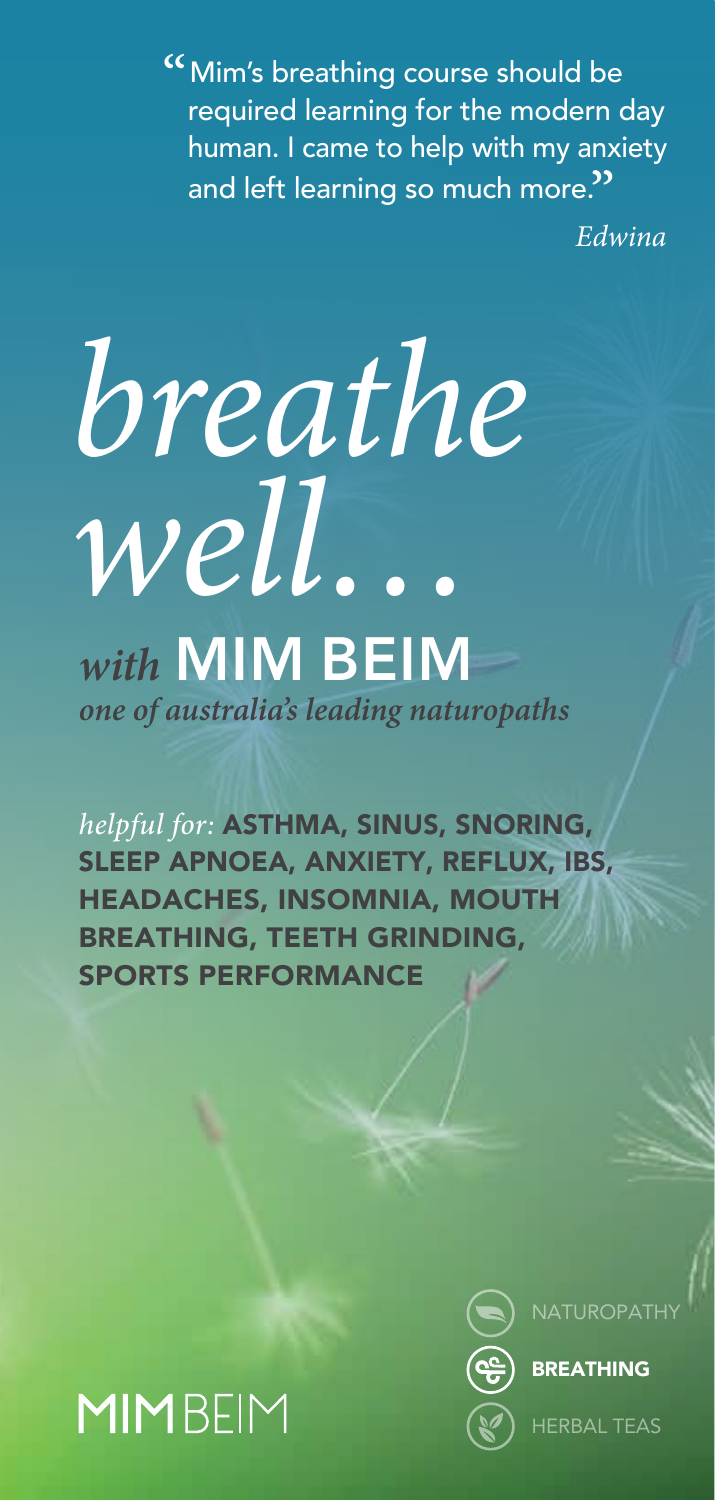## *breathe well… with* MIM BEIM

Mim Beim has practised naturopathy for nearly 35 years. Her breadth of knowledge and experience was recognised in 2017 when she was honoured with the coveted 'Bioceuticals Excellence in Practice' Award. Mim was also awarded a Fellowship to the NHAA Naturopaths and Herbalists Association of Australia, the oldest association of its kind in Australia.

In recent years, Mim has been exploring the influence of breath on our health. She has studied with the world's leading Buteyko Breathing practitioner, Patrick McKeown. Mim is one of Australia's foremost breathing educators helping people overcome conditions including asthma, sleep apnoea, snoring, anxiety, reflux and irritable bowel syndrome. In 2008 Mim was awarded a Fellowship of the BPI (Buteyko Practitioners International).



**NATUROPATHY** 

#### BREATHING

HERBAL TEAS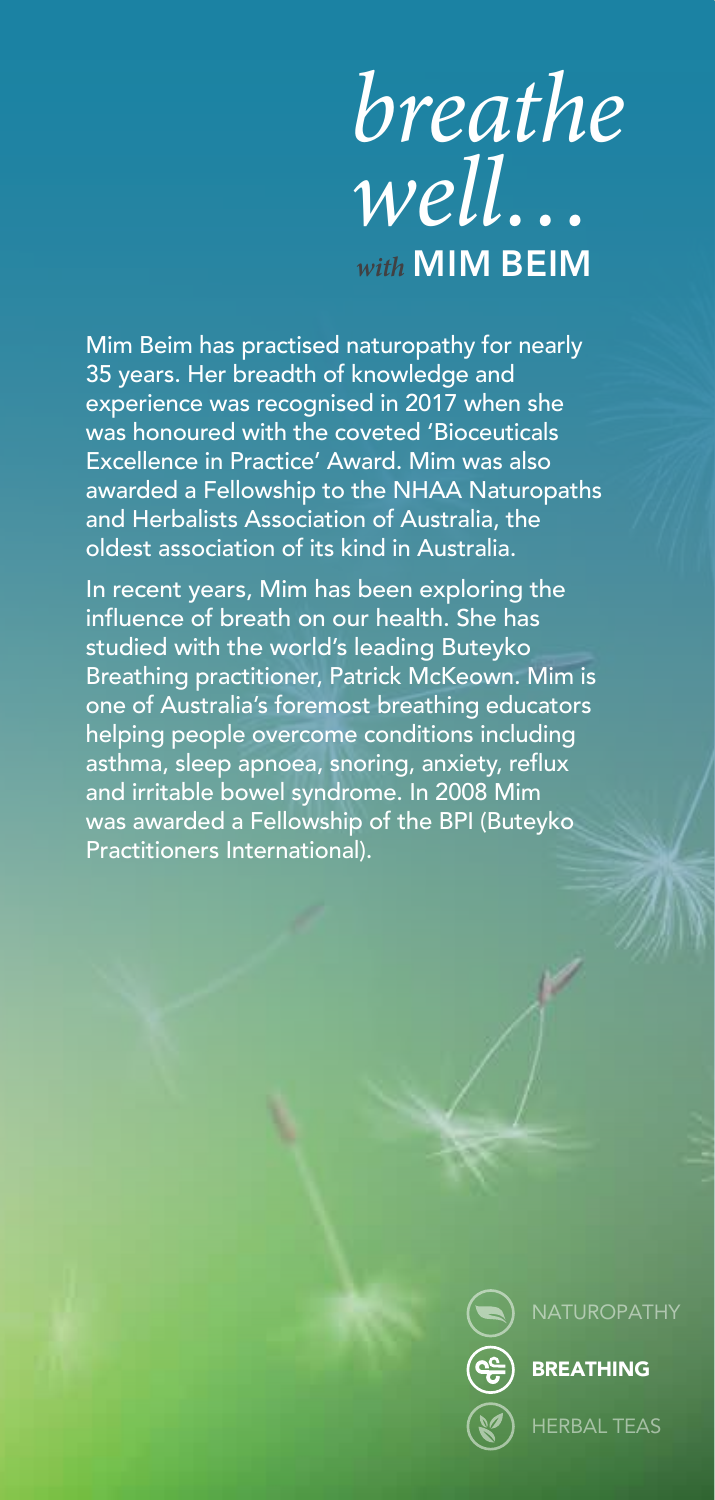**"We all take breathing for granted but if** you don't pay attention to your breath, no matter how healthy you think you are, if you don't breathe right, you won't feel right. Step into my *breathe better* course and improve the way you feel. $"$ 

*Mim Beim*

1

2

<u>3</u>

#### *breathe well* FOR ADULTS

BREATHE WELL course is run over 3 sessions. It is available 4 terms of the year in Sydney, Southern Highlands and online.

#### Session 1: *breathing* BASICS

1

2

3

You can choose to undertake the BREATHING BASICS course as either a 4 hour face-to-face or 2 x 2hr sessions online. This masterclass will restore your body and mind to peak health and performance.

Learn how to recalibrate and re-establish functional breathing patterns and break old habits. You will be guided by Mim Beim in a gentle and safe environment. Discover the principles and physiology of breathing and equip yourself with the knowledge to take control of your breathing health.

#### Session 2: *breathing* SOLUTIONS

The 3 hour BREATHING SOLUTIONS workshop in person or online, is a deep dive into advanced breathing exercises specifically tailored to individual needs. Here you will further refine your breathing to support your particular requirements for peak physical and mental health, and/or improving your sports performance. Mim will integrate naturopathic principles in addition to the breathing techniques providing a holistic health approach.

#### Session 3: *breathing* RESET (online only)

A few weeks after completing the BASICS and SOLUTIONS workshops you will have noticed significant changes to your breathing pattern and many other benefits. This 1.5 hour RESET workshop will reset and focus your breathing to help you adjust to your new and improved breathing pattern and fitness levels. You will be able to streamline and finetune your breathing and have a chance to ask Mim any questions.

#### *breathe well* TUNE UP (online only)

BREATHE WELL TUNE UP is available to those who have completed a BREATHE WELL course. It is a stand-alone workshop as well as being session 3 of the BREATHE WELL course (RESET). People like to take the TUNE UP workshop every few months to top up on their breathing skills.

### *breathe well* FOR KIDS

BREATHE WELL course is run over 3 sessions. It is available 4 terms of the year in Sydney, Southern Highlands and online.

Set your child up for a lifetime of breathing well. Dysfunctional breathing patterns increase your child's risk of snoring, sleep apnoea, enlarged tonsils and adenoids, glue ear, poor concentration, compromised academic performance, anxiety, bedwetting, asthma, sinusitis, frequent coughs and colds and dental malocclusion.

#### Session 1: *breathing* BASICS

A parent(s)\*or guardian is required to attend SESSION ONE BREATHING BASICS, to prepare to bring the child to session two one week later. It is important you understand the basics of breathing well, and to learn and experience the breathing exercises before your child attends.

You can choose to undertake the BREATHING BASICS course as either a 4 hour face-to-face or 2 x 2hr sessions online. This BREATHING BASICS workshop is a breathing masterclass where you will learn how to recalibrate and re-establish functional breathing patterns and break old habits. Discover the principles and physiology of breathing and equip yourself with the knowledge to help your child breathe well… and along the way improve your own breathing!

Mim will give you suggestions and homework to take home to your child in order to prepare for the following week's workshop where you attend together.

\*One or more parents, guardians or family are welcome to attend.

#### Session 2: *breathing* SOLUTIONS

The 1.5 hour BREATHING SOLUTIONS workshop is where you and your child attend together. Mim will teach your child some basic breathing principles and exercises. Mim will ensure your child is doing the exercises properly and will prescribe ongoing exercises.

#### Session 3: *breathing* RESET (online only)

A few weeks after completing SESSION ONE and SESSION TWO with your child, you will have noticed significant changes to your child's breathing pattern and many other benefits. This one hour online class will help to finetune and streamline your child's breathing and have a chance to ask Mim any questions you may have.

"I had read the books but found the course invaluable. A week down and I'm already starting to feel a shift with my breathing. As a chronic asthma sufferer, this is a life changer. Relief and excitement for my health is an understatement." *Jacqui*

#### SECURE YOUR SPOT

Places are limited, so book your course today.

|                                            | In Person    | Webinar      |
|--------------------------------------------|--------------|--------------|
| breathe well                               | \$365        | \$285        |
| <b>FOR ADULTS</b>                          | (conc \$335) | (conc \$255) |
| breathe well<br><b>FOR KIDS</b>            | \$335        | \$255        |
| breathe well TUNE UP                       | \$85 Adults  |              |
| Online only. For those who have previously | (conc \$55)  |              |
| completed a BREATHE WELL course            | \$55 Kids    |              |

#### Book at www.mimbeim.com/breathebetter

See following page for dates, times and locations



**"**Henry and I both learned a huge amount in the kids breathing course. Your teaching methods were perfectly adapted for shorter attention spans and we enjoyed the fun games, videos and practical tips. Your gentle and kind manner also ensured we retained all of your tips too." *Nicole*

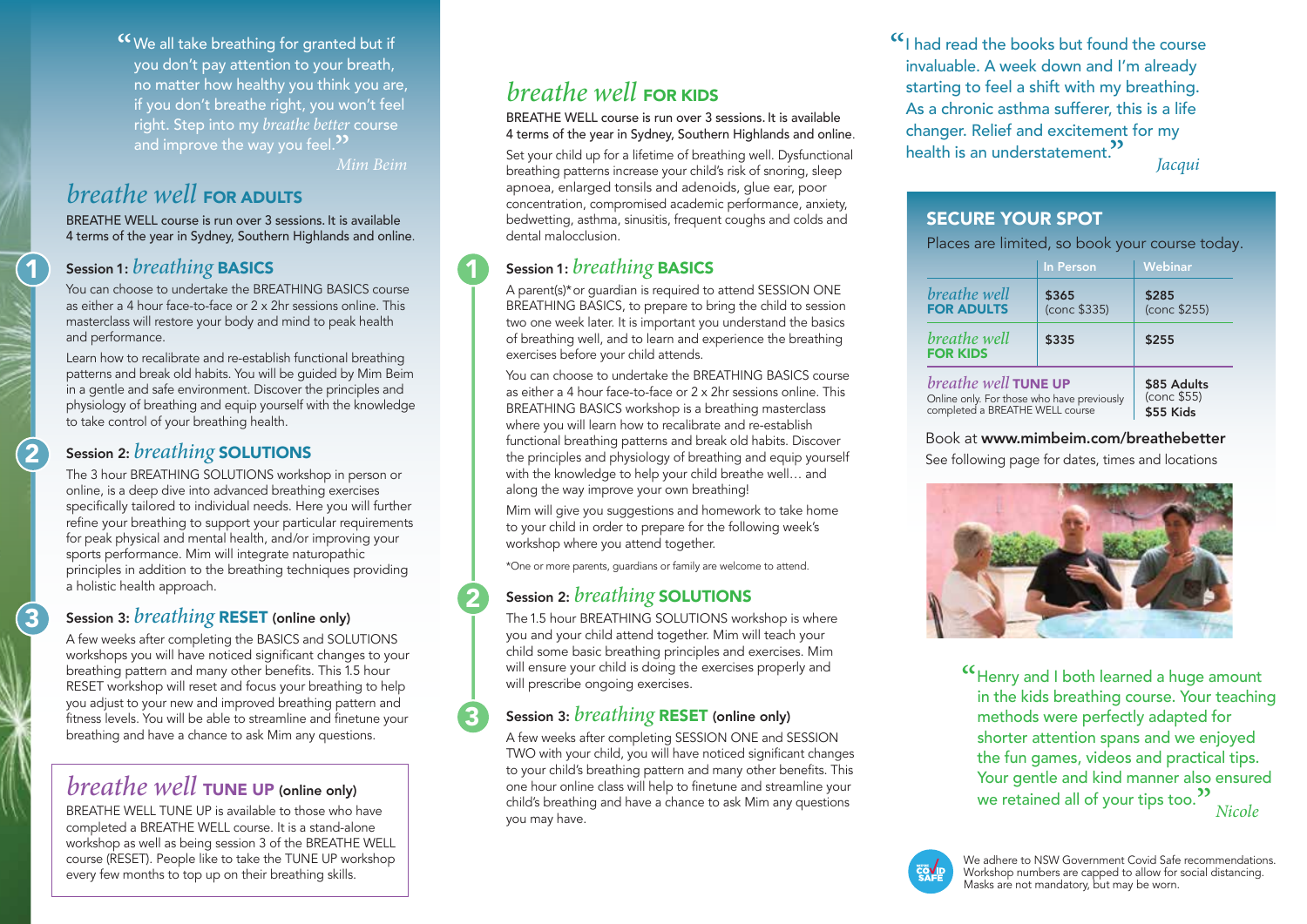#### 2021

1

2

3

1

 $\|y\|_{\ell}$ 

2

<u>3</u>

|  | $\tau$ term<br><b>THREE</b> | Southern<br>Highlands Sydney |  | Webinar* |
|--|-----------------------------|------------------------------|--|----------|
|--|-----------------------------|------------------------------|--|----------|

#### *breathe well* FOR ADULTS

| breathing<br><b>BASICS</b><br>4 hours              | 1 August<br>10am-2pm | 15 August<br>10am-2pm | 3 & 10 August<br>10am-12 noon OR<br>6pm-8pm             |
|----------------------------------------------------|----------------------|-----------------------|---------------------------------------------------------|
| <i>breathing</i><br><b>SOLUTIONS</b><br>3 hours    | 8 August<br>10am-1pm | 22 August<br>10am-1pm | 17 August (2 hours)<br>10am-12pm OR<br>6pm-8pm          |
| breathing<br><b>RESET</b><br>1.5 hours online only |                      |                       | 29 August<br>10am-11.30am OR<br>31 August<br>6pm-7.30pm |

#### *breathe well* FOR KIDS

| breathing<br><b>BASICS</b><br>4 hours<br>parent(s)/<br>quardian only              | 1 August<br>10am-2pm                  | 15 August<br>10am-2pm                 | 3 & 10 August<br>10am-12 noon OR<br>6pm-8pm   |
|-----------------------------------------------------------------------------------|---------------------------------------|---------------------------------------|-----------------------------------------------|
| breathing<br><b>SOLUTIONS</b><br>1.5 hours<br>parent(s)/<br>quardian<br>and child | 8 August<br>1.30 <sub>pm</sub><br>3pm | 8 August<br>1.30 <sub>pm</sub><br>3pm | 17 August (1 hour)<br>9am-10am<br>OR 5pm-6pm  |
| breathing <b>RESET</b><br>1 hour online only<br>parent(s)/guardian and child      |                                       |                                       | 29 August 9am-10am<br>OR<br>31 August 5pm-6pm |

#### *breathe well* TUNE UP

| breathe well<br><b>TUNE UP ADULTS</b><br>1.5 hours online only                            | 29 August<br>10am-11.30am OR<br>31 August<br>6pm-7.30pm |
|-------------------------------------------------------------------------------------------|---------------------------------------------------------|
| breathe well<br><b>TUNE UP KIDS</b><br>1 hour online only<br>parent(s)/guardian and child | 29 August<br>9am-10am OR<br>31 August<br>5pm-6pm        |

\*BREATHING BASICS Webinar is held over 2 weeks. All webinars are recorded. After each session you will be sent a link to the recording. BREATHING RESET Webinar: Regardless if you did a live or online BREATHING BASICS and BREATHING SOLUTIONS stage, you are welcome to attend either Sunday or Tuesday BREATHING RESET (or both if you like!).

#### 2021

| term<br><b>FOUR</b> | Southern<br>Highlands | Sydney | Webinar* |
|---------------------|-----------------------|--------|----------|
|                     |                       |        |          |

#### *breathe well* FOR ADULTS

| breathing<br><b>BASICS</b><br>4 hours              | 7 November<br>10am-2pm  | 21 November<br>10am-2pm | 9 & 16 November<br>10am-12 noon OR<br>6pm-8pm              |
|----------------------------------------------------|-------------------------|-------------------------|------------------------------------------------------------|
| breathing<br><b>SOLUTIONS</b><br>3 hours           | 14 November<br>10am-1pm | 28 November<br>10am-1pm | 23 November (2 hours)<br>10am-12pm OR<br>6pm-8pm           |
| breathing<br><b>RESET</b><br>1.5 hours online only |                         |                         | 30 November<br>6pm-7.30pm OR<br>5 December<br>10am-11.30am |

#### *breathe well* FOR KIDS

| breathing<br><b>BASICS</b><br>4 hours<br>parent(s)/<br>quardian only              | 7 November<br>10am-2pm      | 21 November<br>10am-2pm     | 9 & 16 November<br>10am-12 noon OR<br>6pm-8pm    |
|-----------------------------------------------------------------------------------|-----------------------------|-----------------------------|--------------------------------------------------|
| breathing<br><b>SOLUTIONS</b><br>1.5 hours<br>parent(s)/<br>quardian<br>and child | 14 November<br>$1.30pm-3pm$ | 28 November<br>$1.30pm-3pm$ | 23 November (1 hour)<br>9am-10am<br>OR 5pm-6pm   |
| <i>breathing</i> RESET<br>1 hour online only<br>parent(s)/guardian and child      |                             |                             | 30 November 5pm-6pm<br>OR<br>5 December 9am-10am |

#### *breathe well* TUNE UP

| <i>breathe</i> well<br><b>TUNE UP ADULTS</b><br>1.5 hours online only | 30 November<br>6pm-7.30pm OR<br>5 December<br>10am-11.30am |
|-----------------------------------------------------------------------|------------------------------------------------------------|
| breathe well                                                          | 30 November                                                |
| <b>TUNE UP KIDS</b>                                                   | 5pm-6pm OR                                                 |
| 1 hour online only                                                    | 5 December                                                 |
| parent(s)/quardian and child                                          | 9am-10am                                                   |

WORKSHOP LOCATIONS See website

#### 2022

| <i>term</i><br>Southern<br><b>ONE</b><br>Highlands Sydney<br>Webinar* |  |
|-----------------------------------------------------------------------|--|
|-----------------------------------------------------------------------|--|

#### *breathe well* FOR ADULTS

| <b>breathing</b><br><b>BASICS</b><br>4 hours       | 20 February<br>10am-2pm | 6 March<br>10am-2pm  | 22 Feb & 1 March<br>10am-12 noon OR<br>6pm-8pm        |
|----------------------------------------------------|-------------------------|----------------------|-------------------------------------------------------|
| <i>breathing</i><br><b>SOLUTIONS</b><br>3 hours    | 27 February<br>10am-1pm | 13 March<br>10am-1pm | 8 March (2 hours)<br>10am-12pm OR<br>6pm-8pm          |
| breathing<br><b>RESET</b><br>1.5 hours online only |                         |                      | 15 March<br>6pm-7.30pm OR<br>20 March<br>10am-11.30am |

#### *breathe well* FOR KIDS

| breathing<br><b>BASICS</b><br>4 hours<br>parent(s)/<br>quardian only              | 20 February<br>10am-2pm                  | 1 March<br>10am-2pm                   | 22 Feb & 1 March<br>10am-12 noon OR<br>6pm-8pm |
|-----------------------------------------------------------------------------------|------------------------------------------|---------------------------------------|------------------------------------------------|
| breathing<br><b>SOLUTIONS</b><br>1.5 hours<br>parent(s)/<br>quardian<br>and child | 27 February<br>1.30 <sub>pm</sub><br>3pm | 13 March<br>1.30 <sub>pm</sub><br>3pm | 8 March (1 hour)<br>9am-10am<br>OR 5pm-6pm     |
| breathing <b>RESET</b><br>1 hour online only<br>parent(s)/quardian and child      |                                          |                                       | 15 March 5pm-6pm<br>OR<br>20 March 9am-10am    |

#### *breathe well* TUNE UP

| breathe well<br><b>TUNE UP ADULTS</b><br>1.5 hours online only                            | 15 March<br>6pm-7.30pm OR<br>20 March<br>10am-11.30am |
|-------------------------------------------------------------------------------------------|-------------------------------------------------------|
| breathe well<br><b>TUNE UP KIDS</b><br>1 hour online only<br>parent(s)/quardian and child | 15 March<br>5pm-6pm OR<br>20 March<br>9am-10am        |

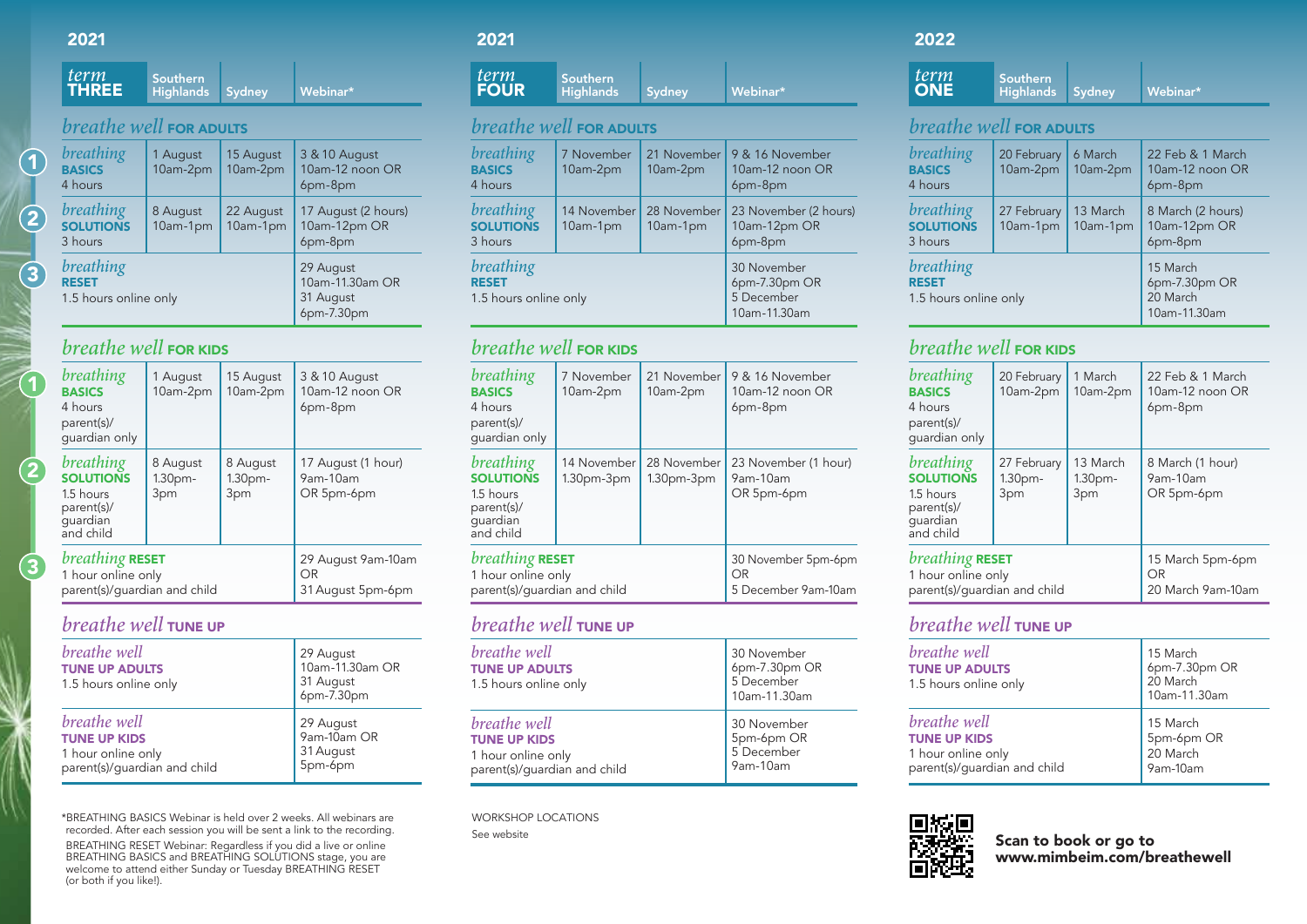#### 2022

1

2

3

1

2

<u>3</u>

| <i>term</i><br>Southern<br><b>TWO</b><br>Highlands Sydney<br>Webinar* |  |
|-----------------------------------------------------------------------|--|
|-----------------------------------------------------------------------|--|

#### *breathe well* FOR ADULTS

| breathing<br><b>BASICS</b><br>4 hours              | 8 May<br>10am-2pm                                 | $22$ May<br>10am-2pm | 3 & 10 May<br>10am-12 noon OR<br>6pm-8pm    |
|----------------------------------------------------|---------------------------------------------------|----------------------|---------------------------------------------|
| breathing<br><b>SOLUTIONS</b><br>3 hours           | $15$ May<br>10am-1pm                              | 29 May<br>10am-1pm   | 17 May (2 hours)<br>10am-12pm OR<br>6pm-8pm |
| breathing<br><b>RESET</b><br>1.5 hours online only | 5 June<br>10am-11.30am OR<br>7 June<br>6pm-7.30pm |                      |                                             |

#### *breathe well* FOR KIDS

| breathing<br><b>BASICS</b><br>4 hours<br>parent(s)/<br>quardian only              | 8 May<br>10am-2pm                   | 22 May<br>10am-2pm                  | 3 & 10 May<br>10am-12 noon OR<br>6pm-8pm  |
|-----------------------------------------------------------------------------------|-------------------------------------|-------------------------------------|-------------------------------------------|
| breathing<br><b>SOLUTIONS</b><br>1.5 hours<br>parent(s)/<br>quardian<br>and child | 15 May<br>1.30 <sub>pm</sub><br>3pm | 29 May<br>1.30 <sub>pm</sub><br>3pm | 17 May (1 hour)<br>9am-10am<br>OR 5pm-6pm |
| breathing <b>RESET</b><br>1 hour online only<br>parent(s)/quardian and child      |                                     |                                     | 5 June 9am-10am<br>OR<br>7 June 5pm-6pm   |

#### *breathe well* TUNE UP

| breathe well<br><b>TUNE UP ADULTS</b><br>1.5 hours online only                                   | 5 June<br>10am-11.30am OR<br>7 June<br>6pm-7.30pm |
|--------------------------------------------------------------------------------------------------|---------------------------------------------------|
| <i>breathe well</i><br><b>TUNE UP KIDS</b><br>1 hour online only<br>parent(s)/guardian and child | 5 June<br>9am-10am OR<br>7 June<br>5pm-6pm        |

\*BREATHING BASICS Webinar is held over 2 weeks. All webinars are recorded. After each session you will be sent a link to the recording. BREATHING RESET Webinar: Regardless if you did a live or online BREATHING BASICS and BREATHING SOLUTIONS stage, you are welcome to attend either Sunday or Tuesday BREATHING RESET (or both if you like!).

#### 2022

| term<br>Southern<br><b>THREE</b> | <b>Highlands</b> Sydney | Webinar* |
|----------------------------------|-------------------------|----------|
|----------------------------------|-------------------------|----------|

#### *breathe well* FOR ADULTS

| breathing<br><b>BASICS</b><br>4 hours              | 7 August<br>10am-2pm  | 21 August<br>10am-2pm | 2 & 9 August<br>10am-12 noon OR<br>6pm-8pm                |
|----------------------------------------------------|-----------------------|-----------------------|-----------------------------------------------------------|
| breathing<br><b>SOLUTIONS</b><br>3 hours           | 14 August<br>10am-1pm | 28 August<br>10am-1pm | 16 August (2 hours)<br>10am-12pm OR<br>6pm-8pm            |
| breathing<br><b>RESET</b><br>1.5 hours online only |                       |                       | 30 August<br>6pm-7.30pm OR<br>4 September<br>10am-11.30am |

#### *breathe well* FOR KIDS

| breathing<br><b>BASICS</b><br>4 hours<br>parent(s)/<br>quardian only              | 7 August<br>10am-2pm                   | 21 August<br>10am-2pm                  | 2 & 9 August<br>10am-12 noon OR<br>6pm-8pm            |
|-----------------------------------------------------------------------------------|----------------------------------------|----------------------------------------|-------------------------------------------------------|
| breathing<br><b>SOLUTIONS</b><br>1.5 hours<br>parent(s)/<br>quardian<br>and child | 14 August<br>1.30 <sub>pm</sub><br>3pm | 28 August<br>1.30 <sub>pm</sub><br>3pm | 16 August (1 hour)<br>9am-10am<br>OR 5pm-6pm          |
| breathing RESET<br>1 hour online only<br>parent(s)/guardian and child             |                                        |                                        | 30 August 5pm-6pm<br><b>OR</b><br>4 September 5pm-6pm |

#### *breathe well* TUNE UP

| breathe well<br><b>TUNE UP ADULTS</b><br>1.5 hours online only                            | 30 August<br>6pm-7.30pm OR<br>4 September<br>10am-11.30am |
|-------------------------------------------------------------------------------------------|-----------------------------------------------------------|
| breathe well<br><b>TUNE UP KIDS</b><br>1 hour online only<br>parent(s)/guardian and child | 30 August<br>5pm-6pm OR<br>4 September<br>9am-10am        |

WORKSHOP LOCATIONS See website

#### 2022

| term<br><b>FOUR</b> | Southern<br>Highlands ' | Sydney | Webinar* |
|---------------------|-------------------------|--------|----------|
|                     |                         |        |          |

#### *breathe well* FOR ADULTS

| breathing<br><b>BASICS</b><br>4 hours              | 23 October<br>10am-2pm | 6 November<br>10am-2pm  | 18 & 25 October<br>10am-12 noon OR<br>6pm-8pm               |
|----------------------------------------------------|------------------------|-------------------------|-------------------------------------------------------------|
| breathing<br><b>SOLUTIONS</b><br>3 hours           | 30 October<br>10am-1pm | 13 November<br>10am-1pm | 8 November (2 hours)<br>10am-12pm OR<br>6pm-8pm             |
| breathing<br><b>RESET</b><br>1.5 hours online only |                        |                         | 15 November<br>6pm-7.30pm OR<br>20 November<br>10am-11.30am |

#### *breathe well* FOR KIDS

| breathing<br><b>BASICS</b><br>4 hours<br>parent(s)/<br>quardian only              | 23 October<br>10am-2pm     | 6 November<br>10am-2pm      | 18 & 25 October<br>10am-12 noon OR<br>6pm-8pm     |
|-----------------------------------------------------------------------------------|----------------------------|-----------------------------|---------------------------------------------------|
| breathing<br><b>SOLUTIONS</b><br>1.5 hours<br>parent(s)/<br>quardian<br>and child | 30 October<br>$1.30pm-3pm$ | 13 November<br>$1.30pm-3pm$ | 8 November (1 hour)<br>9am-10am<br>OR 5pm-6pm     |
| breathing RESET<br>1 hour online only<br>parent(s)/quardian and child             |                            |                             | 15 November 5pm-6pm<br>OR 20 November<br>9am-10am |

#### *breathe well* TUNE UP

| breathe well<br><b>TUNE UP ADULTS</b><br>1.5 hours online only | 15 November<br>6pm-7.30pm OR<br>20 November<br>10am-11.30am |
|----------------------------------------------------------------|-------------------------------------------------------------|
| breathe well                                                   | 15 November                                                 |
| <b>TUNE UP KIDS</b>                                            | 5pm-6pm OR                                                  |
| 1 hour online only                                             | 20 November                                                 |
| parent(s)/guardian and child                                   | 9am-10am                                                    |